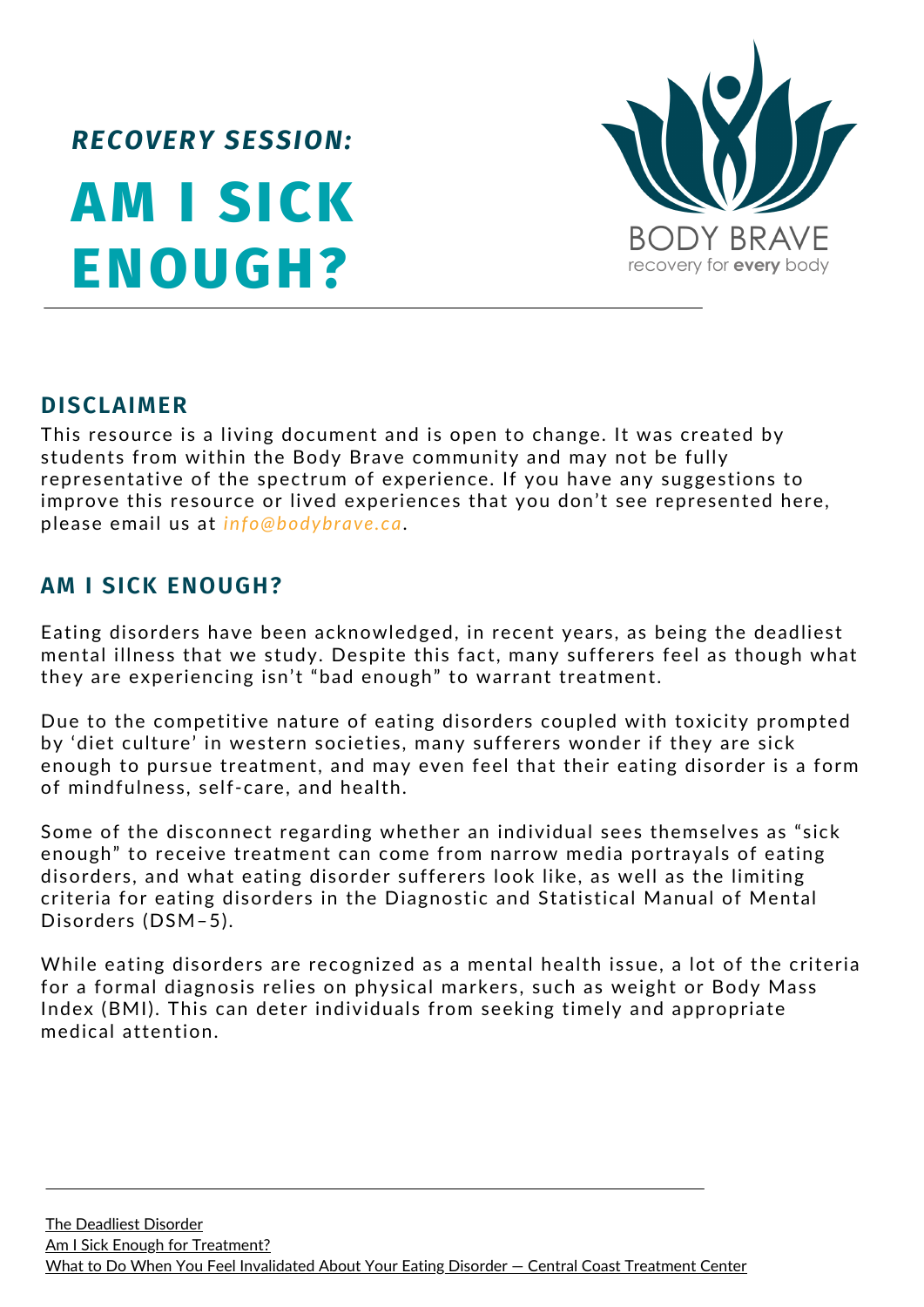

#### You can still be 'sick enough' to pursue treatment and recovery even if:

- Your BMI falls in the "healthy weight" classification
- You are able to function at work or school
- Your lab results are within 'normal' ranges
- You do not have a formal diagnosis
- You have never been hospitalized or received intensive inpatient care
- Someone else seems 'sicker' than you

## **SIGNS OF DISORDERED EATING**

The earlier one can identify eating disorder/disordered eating behaviours and thoughts, whether in ourselves or others, the earlier treatment can begin, and the more recovery is possible. Here we identify some signs of eating disorders/disordered eating to look out for.

Please note: signs of specific eating disorders/disordered eating may differ from or expand upon the below lists, and can be found here.

#### Emotional & Behavioural

- Preoccupation with food and body image or shape, including fixation on weight, calories, dieting, or certain types/components of food(s)
- Intense fear of consuming food and/or specific types of food as well as fear of weight gain
- Specific food rituals, including: eating only certain types of foods, fixation on foods touching, not eating in front of others, skipping meals, or only eating small portions
- Frequently engaging in diets or making major changes to dietary intake patterns (e.g. cutting out specific types of food or whole food groups)
- Social withdrawal or isolation
- Withdrawal from daily activities previously enjoyed
- Preoccupation with body size and/or frequent body checking
- Rigidity in behaviors and routines, and experience of extreme anxiety if these are interrupted
- Changes in mood including: flat mood or lack of emotion, irritability, anxiety, depression, and rapid changes in general mood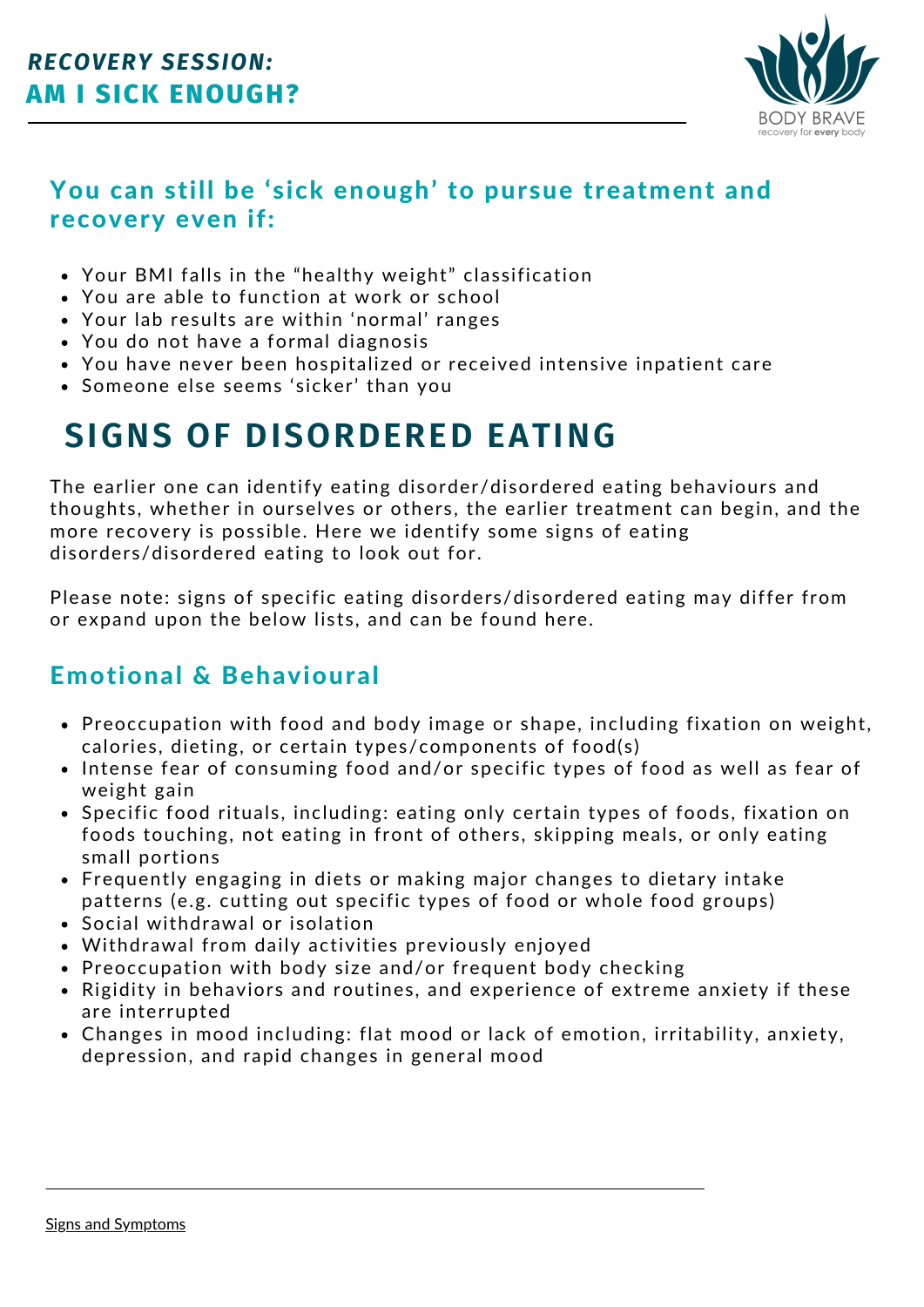

#### Physical

- Significant fluctuations in weight
- In females only: amenorrhea (i.e., loss of a period) or other menstrual irregularities
- Dental problems, including cavities, discoloration, tooth sensitivity, and enamel erosion
- Poor concentration and difficulties with sleep
- Dizziness (particularly upon standing) or fainting
- Changes in hair (e.g., thinning or dryness), skin (e.g., yellowing, dryness, or poor wound healing), or fingers (e.g., brittle nails or calluses/cuts on the top of finger joints)
- Feeling unusually cold, particularly in extremities like hands and feet, or swelling of the feet
- Weakened immunity and/or muscle weakness
- Low blood pressure
- Osteoporosis (extreme thinning of the bones), easily broken bones
- Dehydration (lack of body fluids)
- Heart arrhythmias (irregular heart beat)

## **HOW ARE EATING DISORDERS LINKED TO BODY IMAGE?**

Body image is what you believe about your own appearance. It is defined by one's thoughts, perceptions and attitudes regarding one's physical appearance.

Having a positive body image means that an individual has a fairly accurate perception of their physical body, whereas 'body positivity' involves body acceptance, comfort and confidence in one's own body, and recognition that physical appearance has no relative impact on personal character.

While some level of negative body image can be normal, people who struggle with low body image, poor self-esteem, perfectionism, or poor stress-management People with negative body image have a greater likelihood of developing an eating disorder and are more likely to suffer from feelings of depression, isolation, low self-esteem, and obsessions with weight loss or weight control.

A common occurrence for people who deal with disordered eating is the internal conflict regarding where their behaviour crosses a line from mindful eating to something out of their control entirely. While a major part of disordered eating is abnormal eating patterns, the key factor that differentiates unique eating habits from an eating disorder is the associated 'negative emotional baggage'.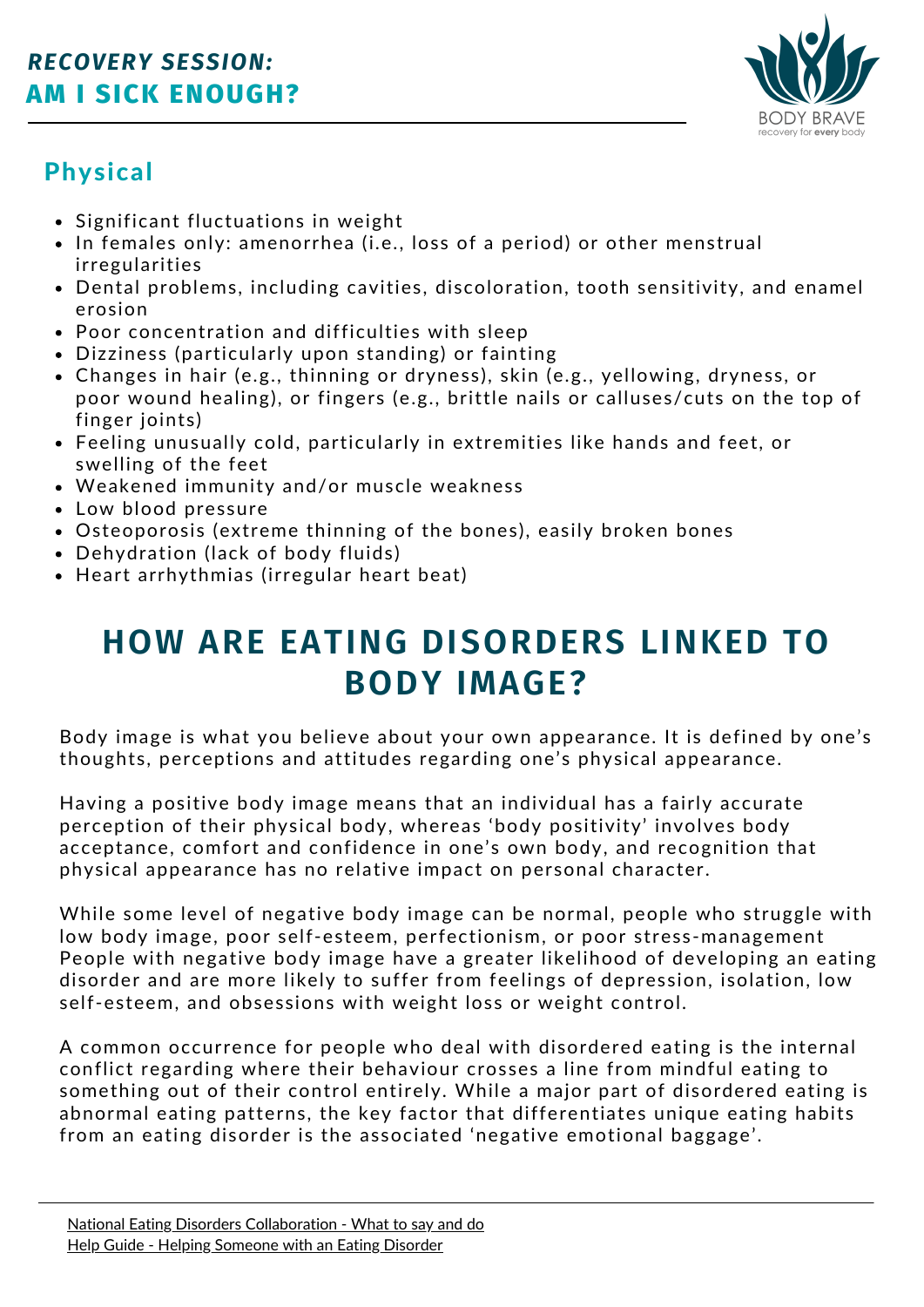

## *Tips for Identifying the Eating Disorder Voice*

An 'eating disorder voice' is something that many people dealing with eating disorders/disordered eating face, and that exists in the mind of the individual constantly.10 Try the below tips to differentiate your eating disorder voice from your true voice, and identify some strategies to address it.

- Identify the tone of voice.
	- Many times, your eating disorder voice will speak to you negatively, whereas your true internal dialogue will speak in a positive or neutral tone.
- Anytime you notice negative self-talk, work to rewire your brain's response by practicing positive self-talk.
	- This helps to give less power to your ED's voice, and helps you to gain control over these thoughts.
- Consider when these thoughts occur, or what events or situations trigger your eating disorder voice.
	- Recognizing what triggers your eating disorder voice can help to prepare oneself to those intrusive thoughts.
- Identify and practice healthy coping strategies, like journaling or listing thoughts coming from your ED's voice.
	- This can allow you to process the negative emotions and practice counteracting these thoughts with positive self-talk or affirmations.

# YOU DESERVE RECOVERY. You deserve to be at peace. You deserve to be happy.<br>You deserve to be healthy. You deserve to be carefree.